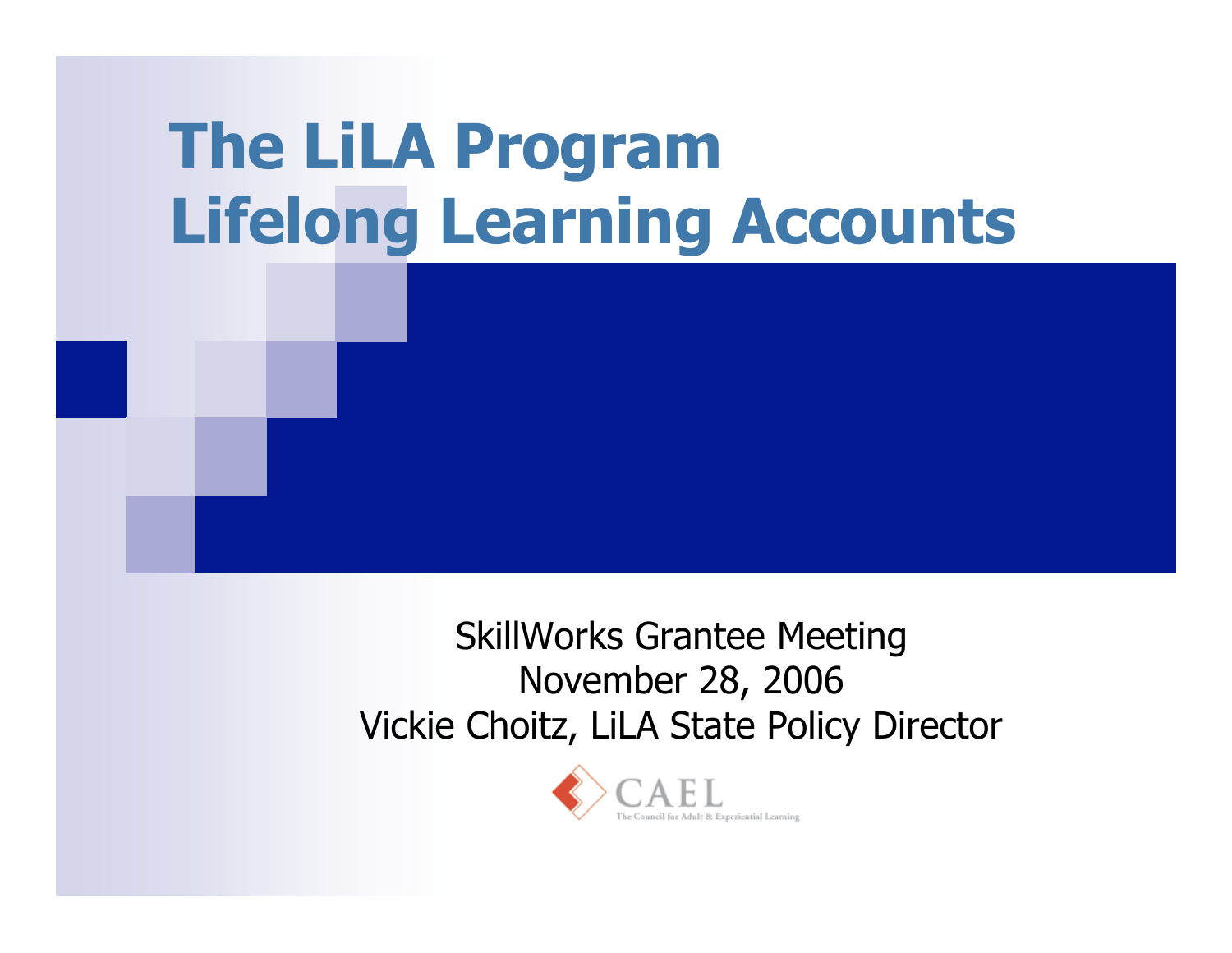#### **What is CAEL?**

- CAEL is the **Council** for **Adult** and **Experiential Learning**
- A 501(c)3 non-profit, international organization with 30+ years of experience
- Headquartered in Chicago, IL with offices in Philadelphia, PA; Denver, CO; New York, NY; and Norwalk, CT
- A national workforce intermediary

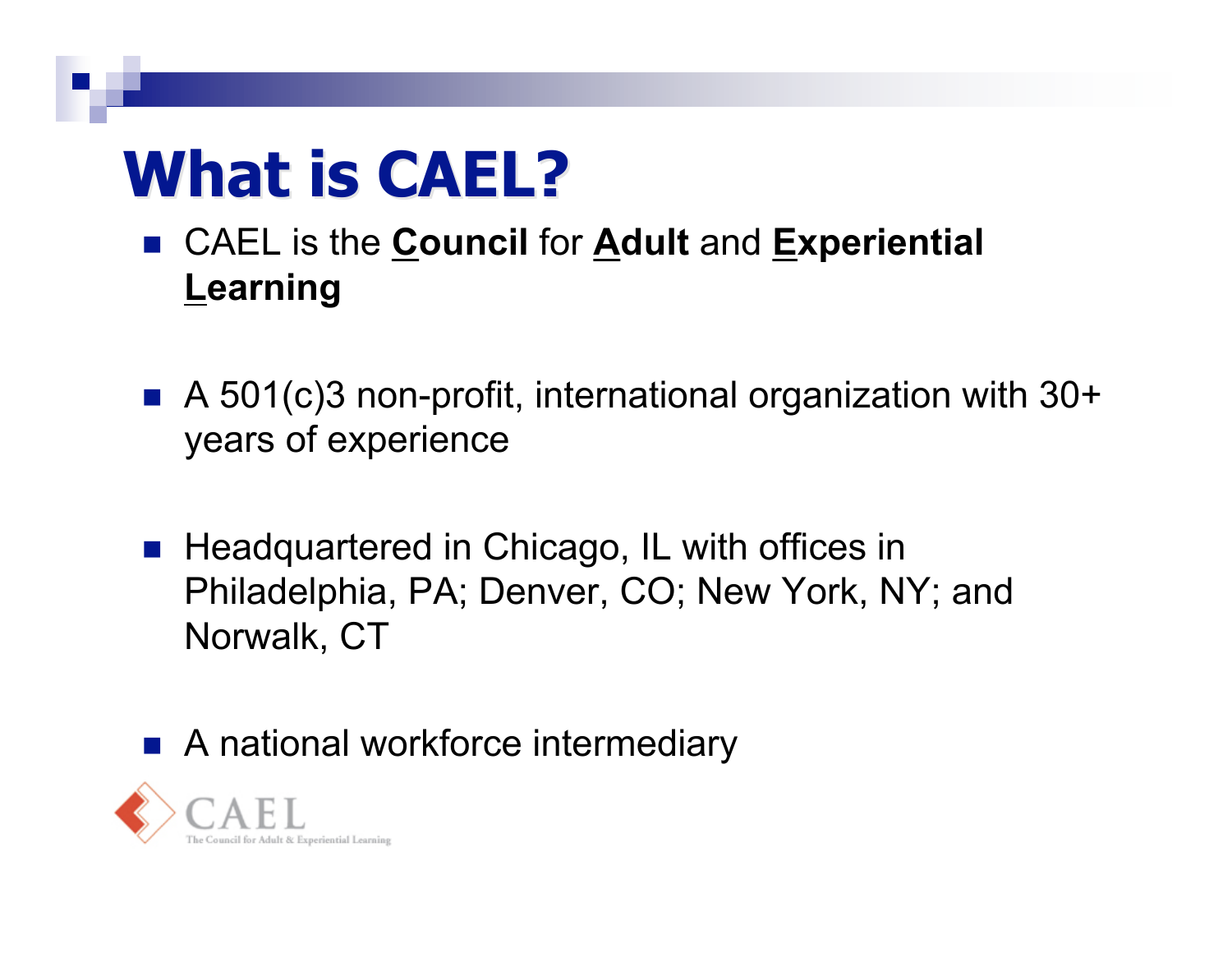# **What is the role of a Workforce Intermediary (WI)?**

- Dual customer approach: employers and workers
- **Organize multiple partners and funding streams around** common goals to improve labor market outcomes
- Not just job matching also education & training, support services, career ladders, business services, employer competitiveness
- Services for all workers (universal), but focus on special needs of low-skilled, low-wage
- Generates ideas and innovations about what workers, employers and communities need
- Affects policy change public policy &/or corporate policy

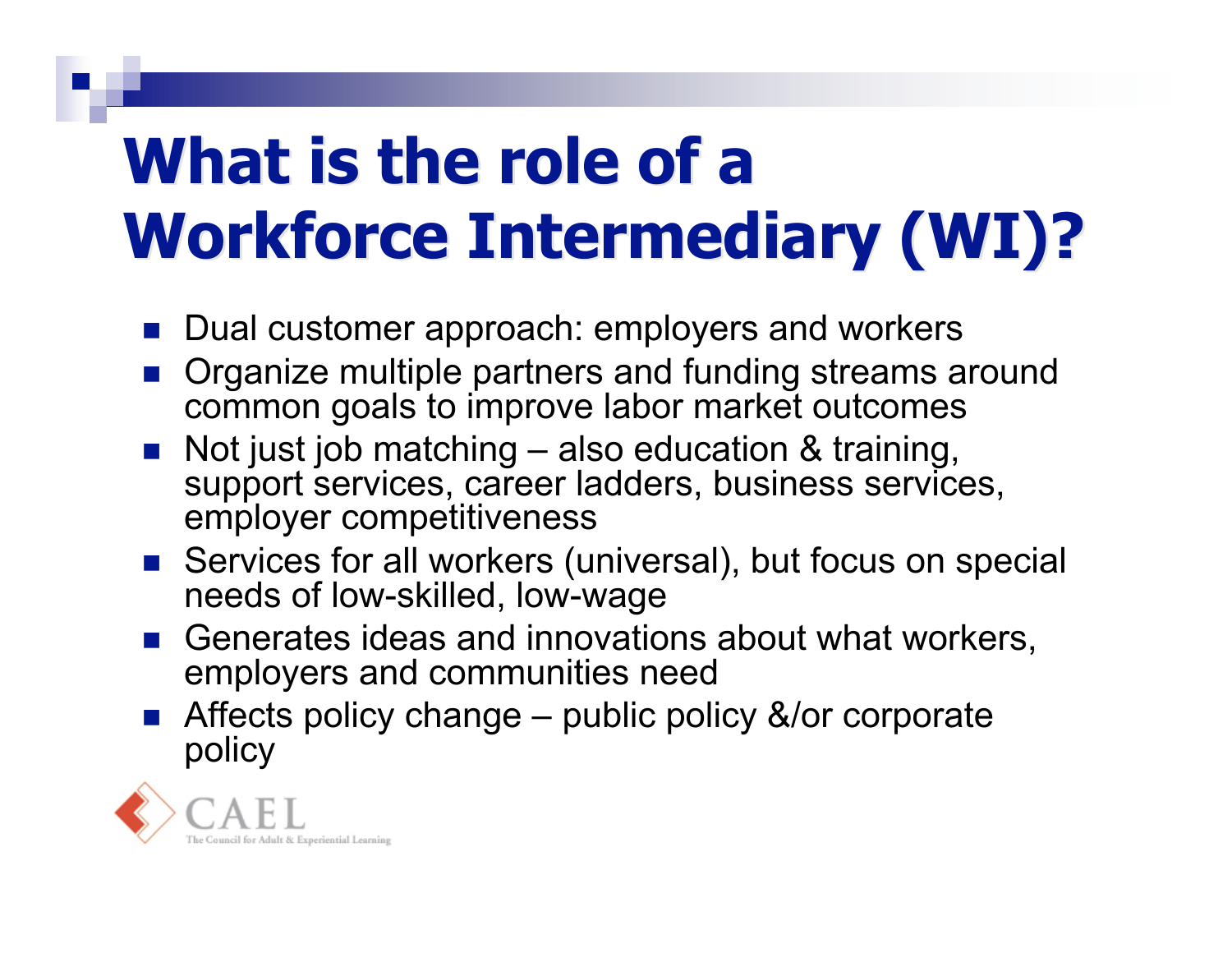#### **Who Pays for Adult Learning?**

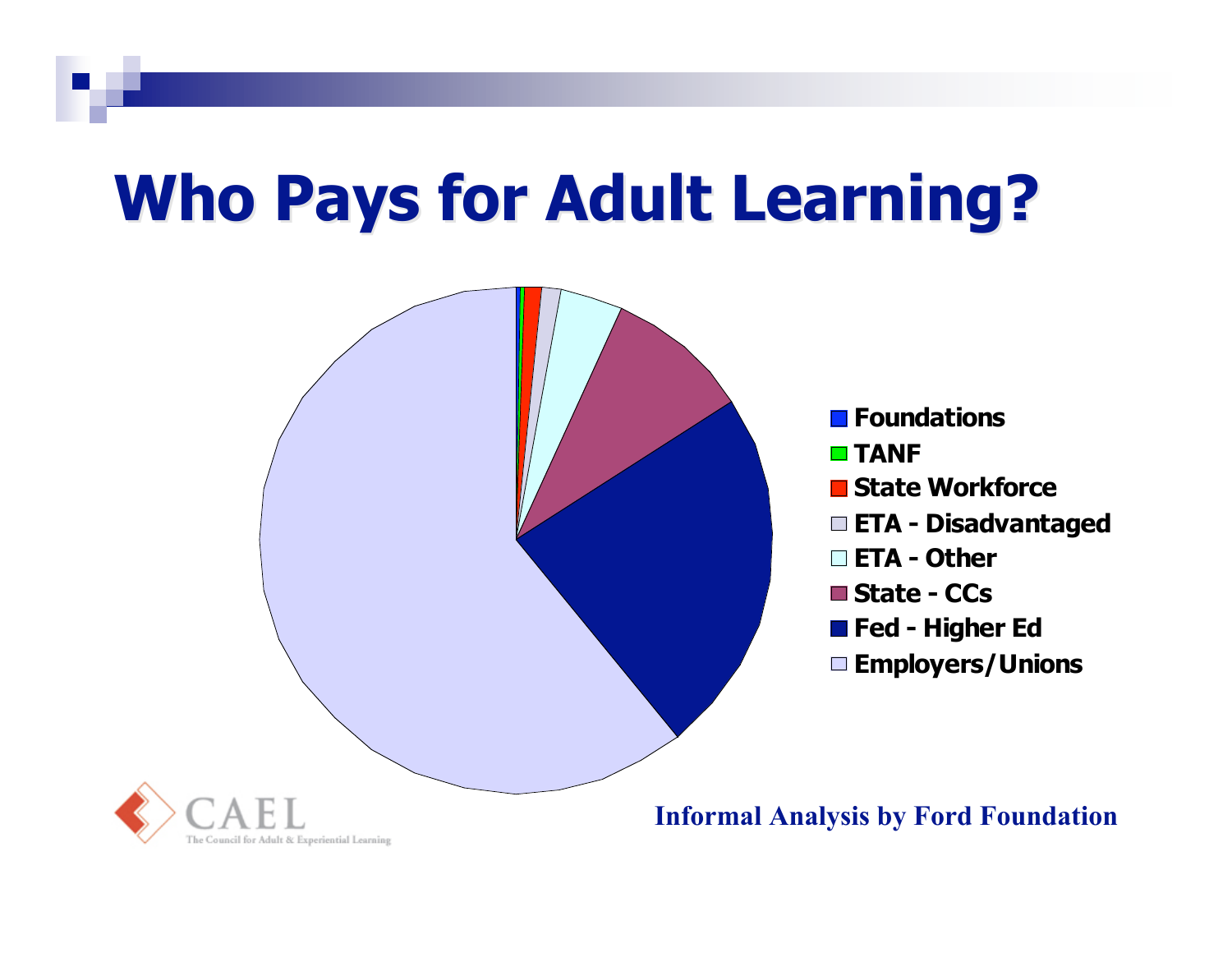#### **What are LiLAs?**

Lifelong Learning Accounts (LiLAs)

- Individual education accounts
- Matched by the employer
- Finance lifelong learning

Similar to 401(k)s ... but for education and training

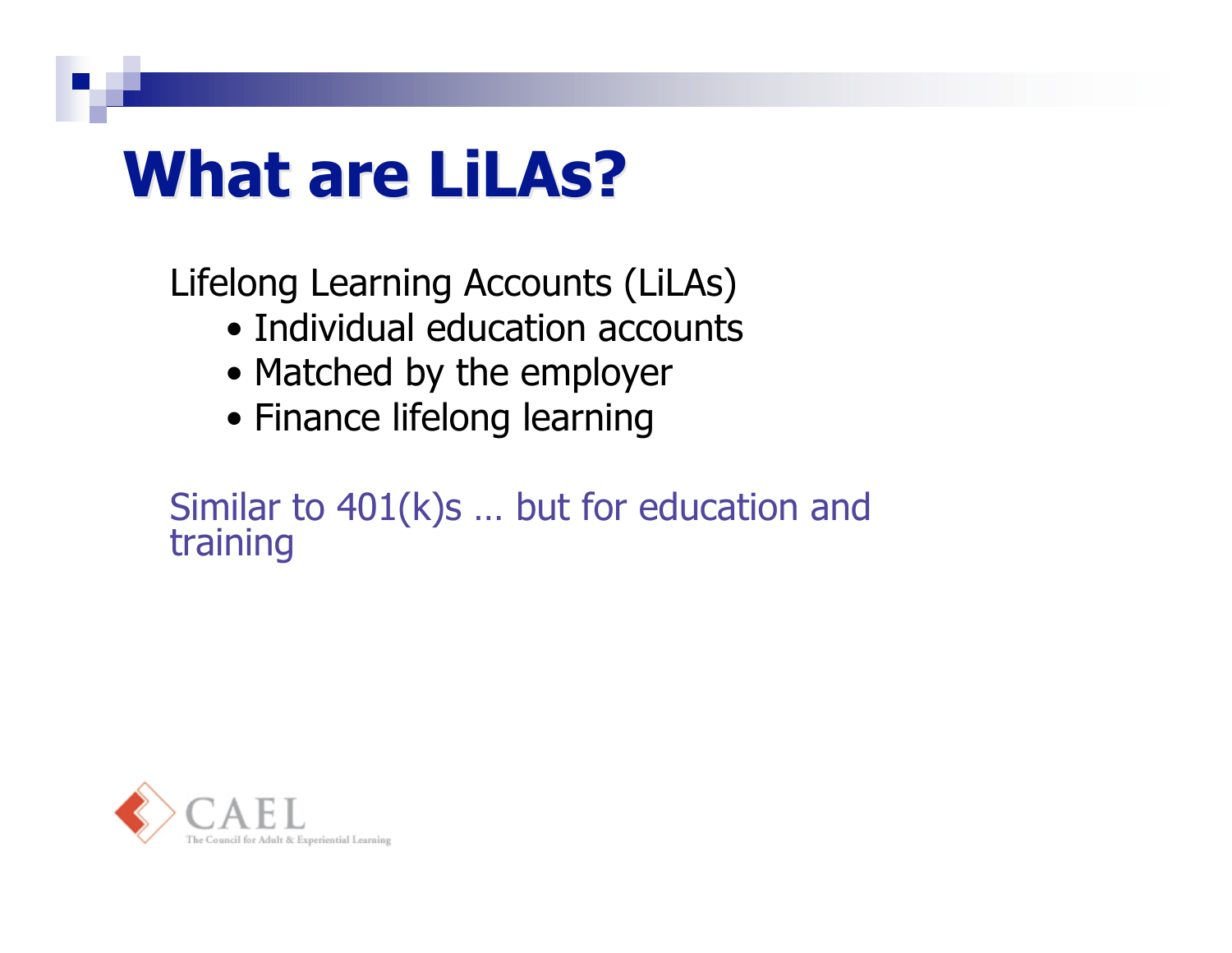## **Key Characteristics of LiLAs**

- **Sponsored by Employer**
- **Employer Matched**
- Optional 3rd Party Matches
- **Universal**
- **Broad Use of Funds**
- **Portable (Employee Owned)**
- Career & Education Advising

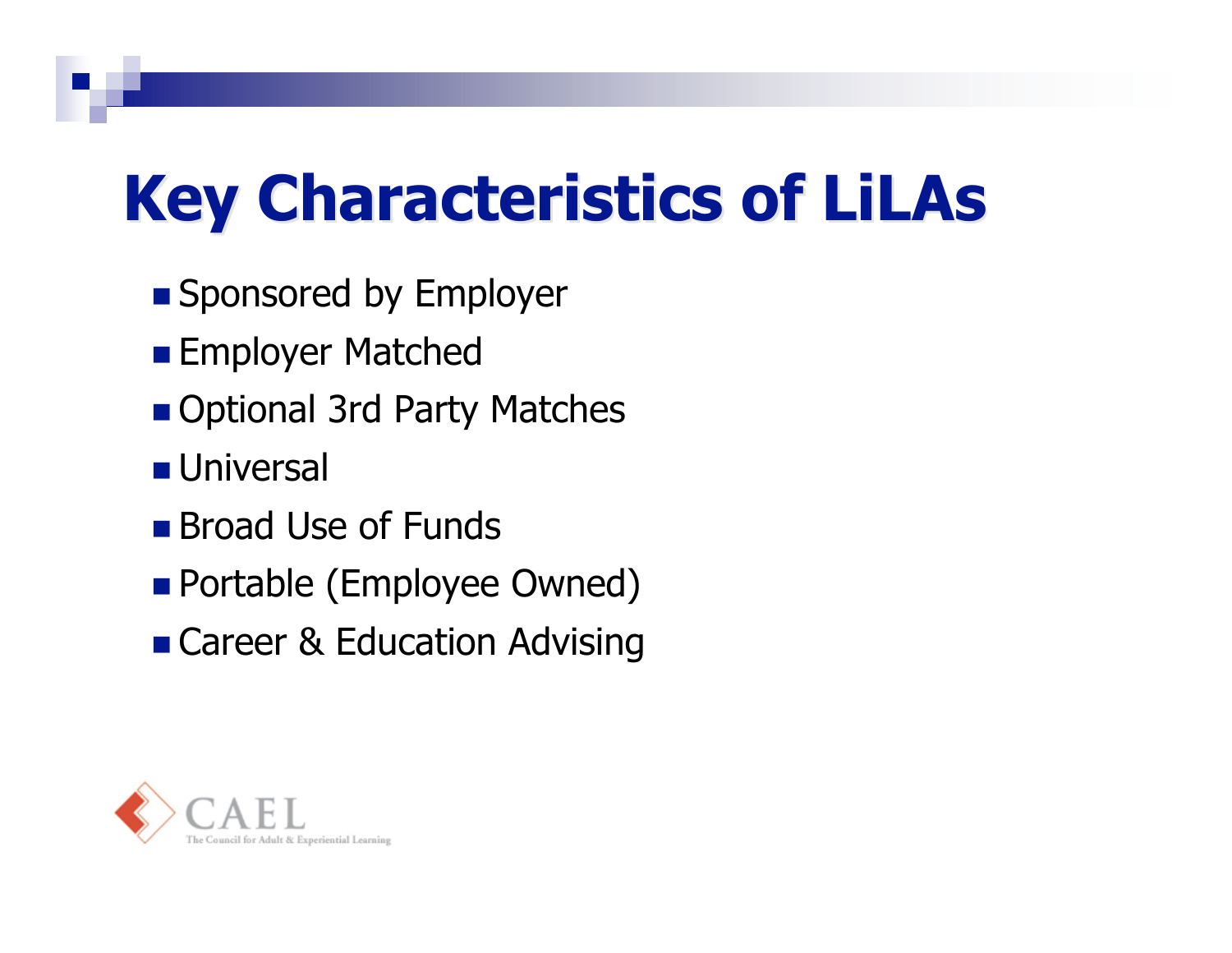# **Why LiLAs?**

- $\blacksquare$  Helps to close the funding gap for lifelong learning for working adults
- **Encourages employer and employee investment in** education and training
- Adds to the public system's capacity to serve both employers and industry
- **Promotes links between employers, education and the** public workforce system

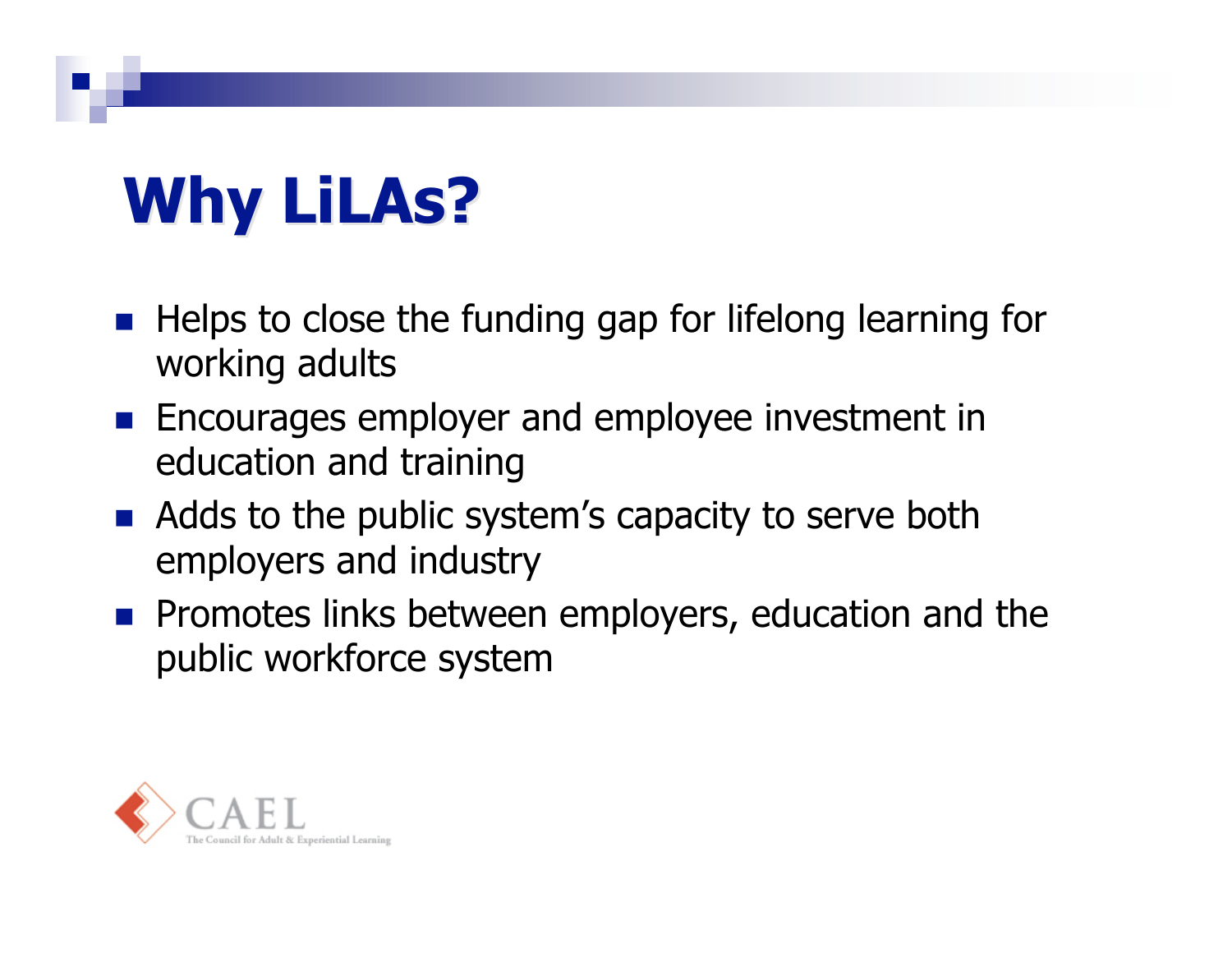#### **U.S. Demonstration Sites**

- CAEL Demonstration (late  $2001 now$ )
	- $\Box$  Chicago, IL.  $-125$  employees of the restaurant and foodservice industry
	- $\Box$  Northeast Indiana 75 manufacturing employees and 75 public sector employees
	- San Francisco 75 employees of the allied health care industry
- **State Demonstrations** 
	- $\Box$  Maine launched in 2005
	- $\Box$  Illinois launch in 2007

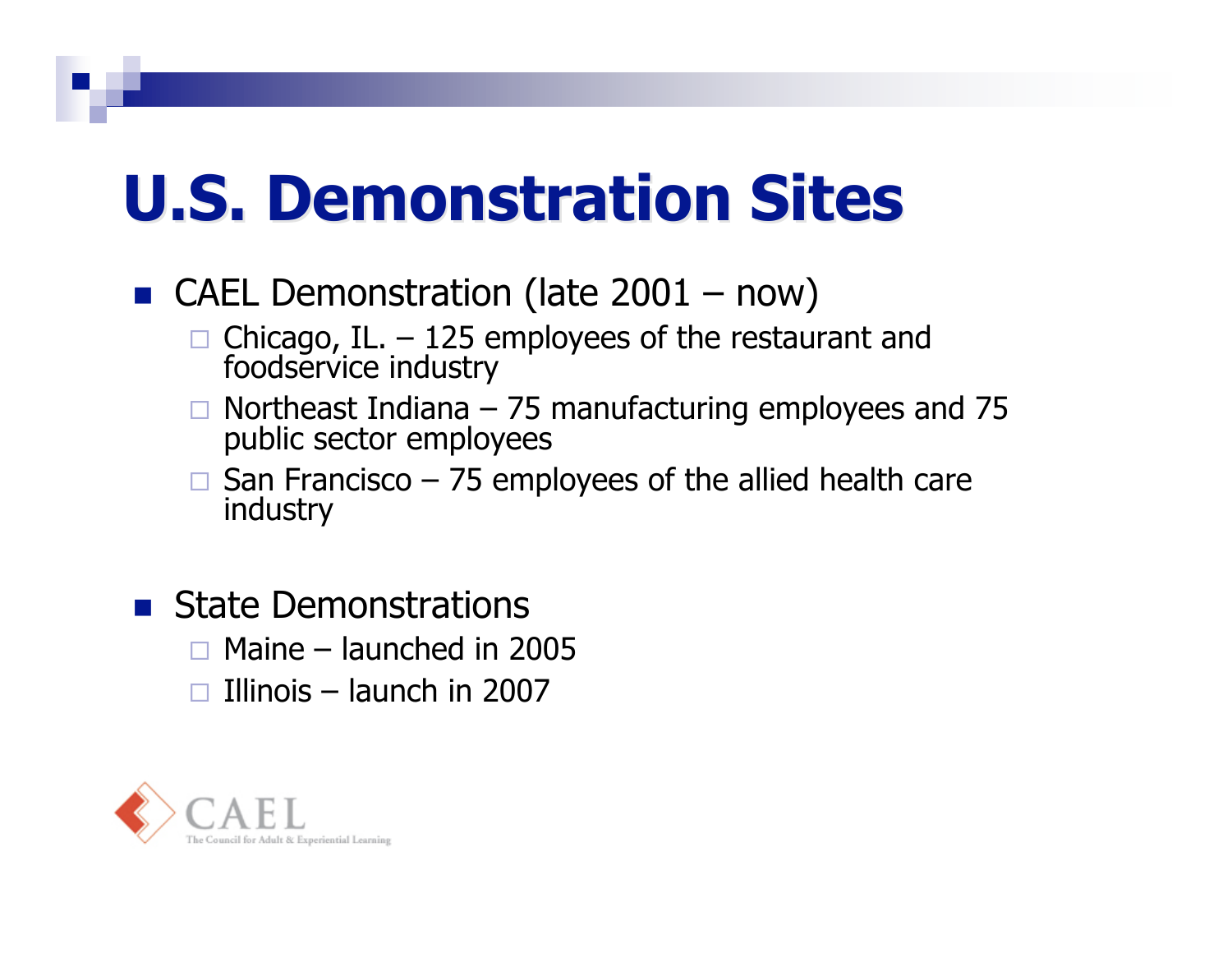#### **CAEL Demonstration Results to Date CAEL Demonstration Results to Date**

- $\blacksquare$  Fully operational in all three sites
- Wide range of employers, primarily small and medium size
- Highly diverse group of enrolled participants
	- $\Box$  Over half of participants are non-white
	- $\Box$  Nearly half earn less than \$30,000
	- Over half are female
	- □ Over half are under age 40
	- Active participant savings rate average about \$30 per month

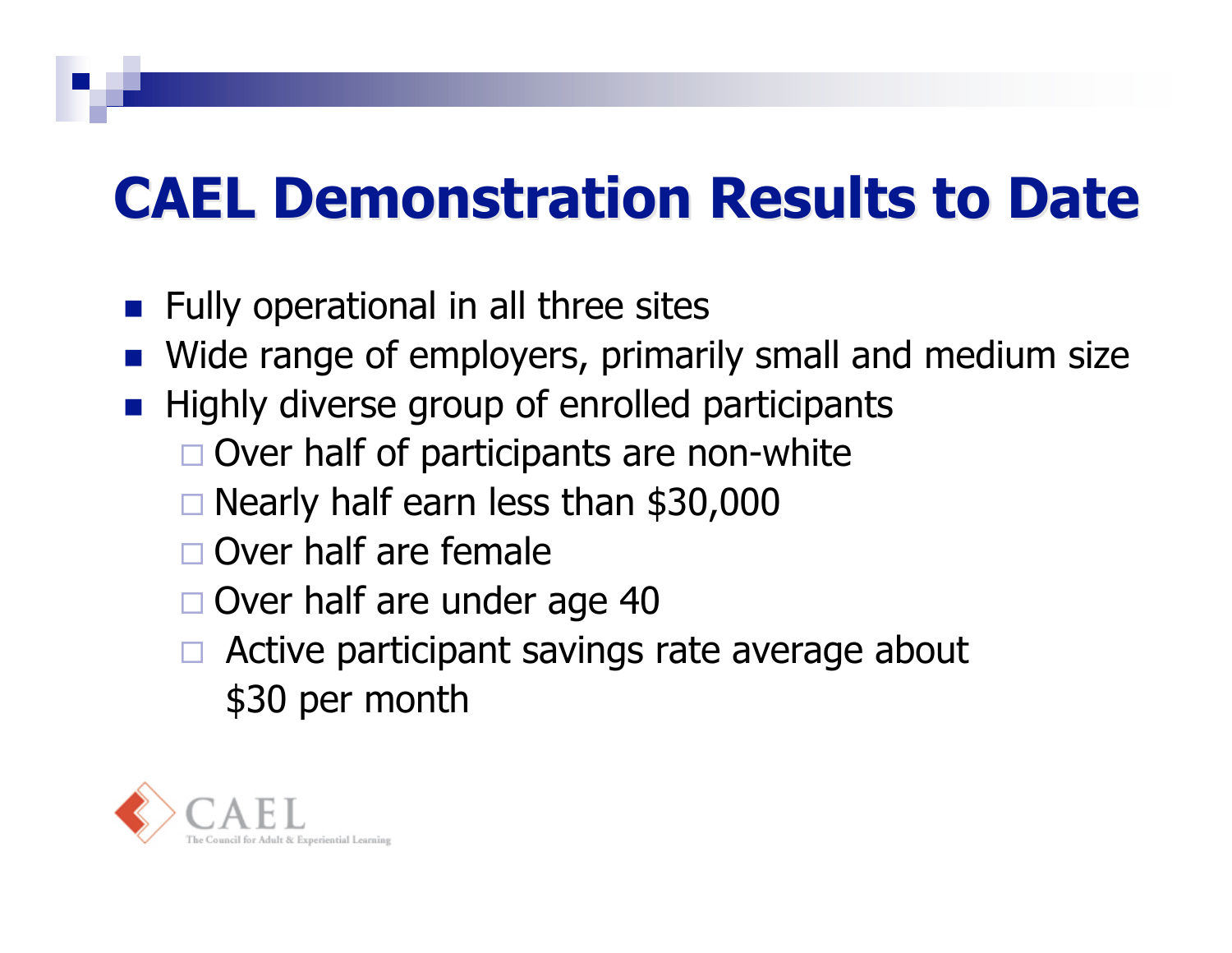#### **Preliminary Demonstration Lessons Preliminary Demonstration Lessons**

- Employers report modest improvement in productivity, morale and retention
- Participants use LiLAs to advance and/or retool
- 97% of participants report that they found their advisor to be helpful
- 3-6 month sales cycle
- Sectors matter!
- Difference between demo and scale up

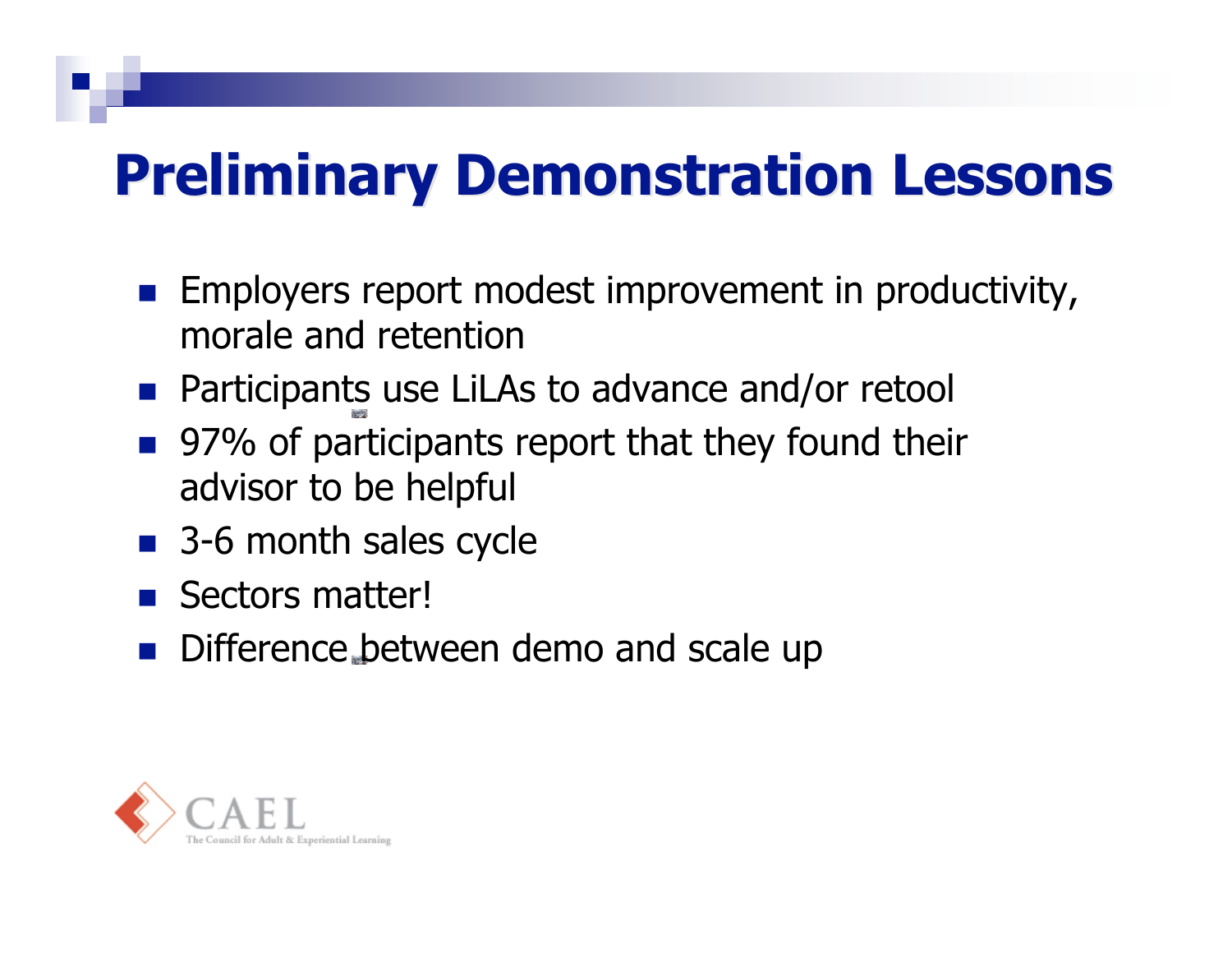## **What Appeals to Employers?**

- Increased recruitment and retention of employees
- **Affordable addition to existing benefit package**
- Career & education advising for front-line staff
- **Industries with established career tracks very interested**
- Being part of national initiative to increase access to education
- Setting a cap on monthly and total annual LiLA contributions
- **Relationships with Career Center staff and/or trade** industry groups

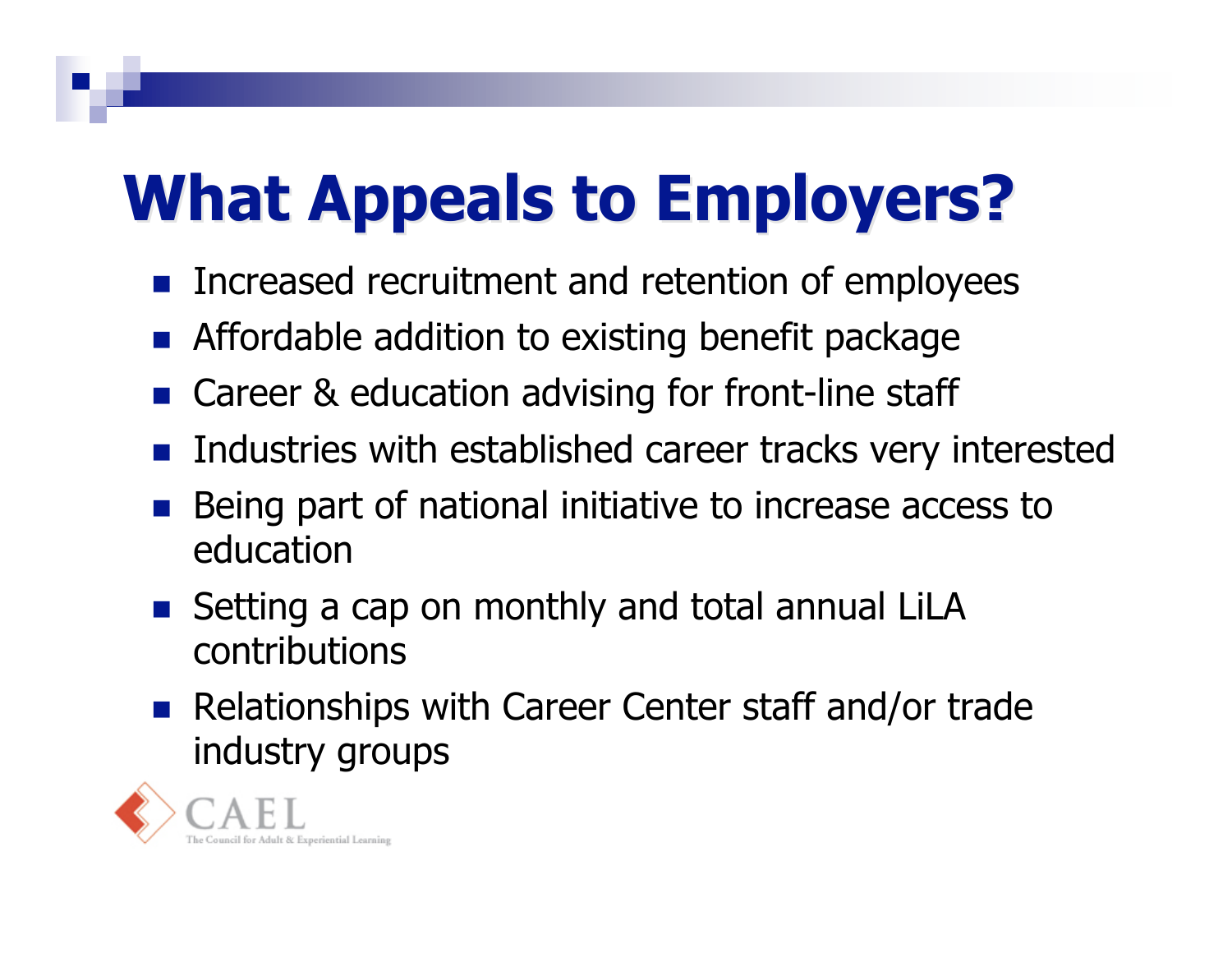## **LiLA Policy Initiatives**

#### **Federal**

Federal Tax Demonstration

□ National Innovation Act

#### **State**

State-based pilot (ME)

 $\Box$  Legislative initiatives

- **Illinois pilot**
- Draft legislation in MO and MN
- □ WIRED (Coastal Maine and Kansas City regions)

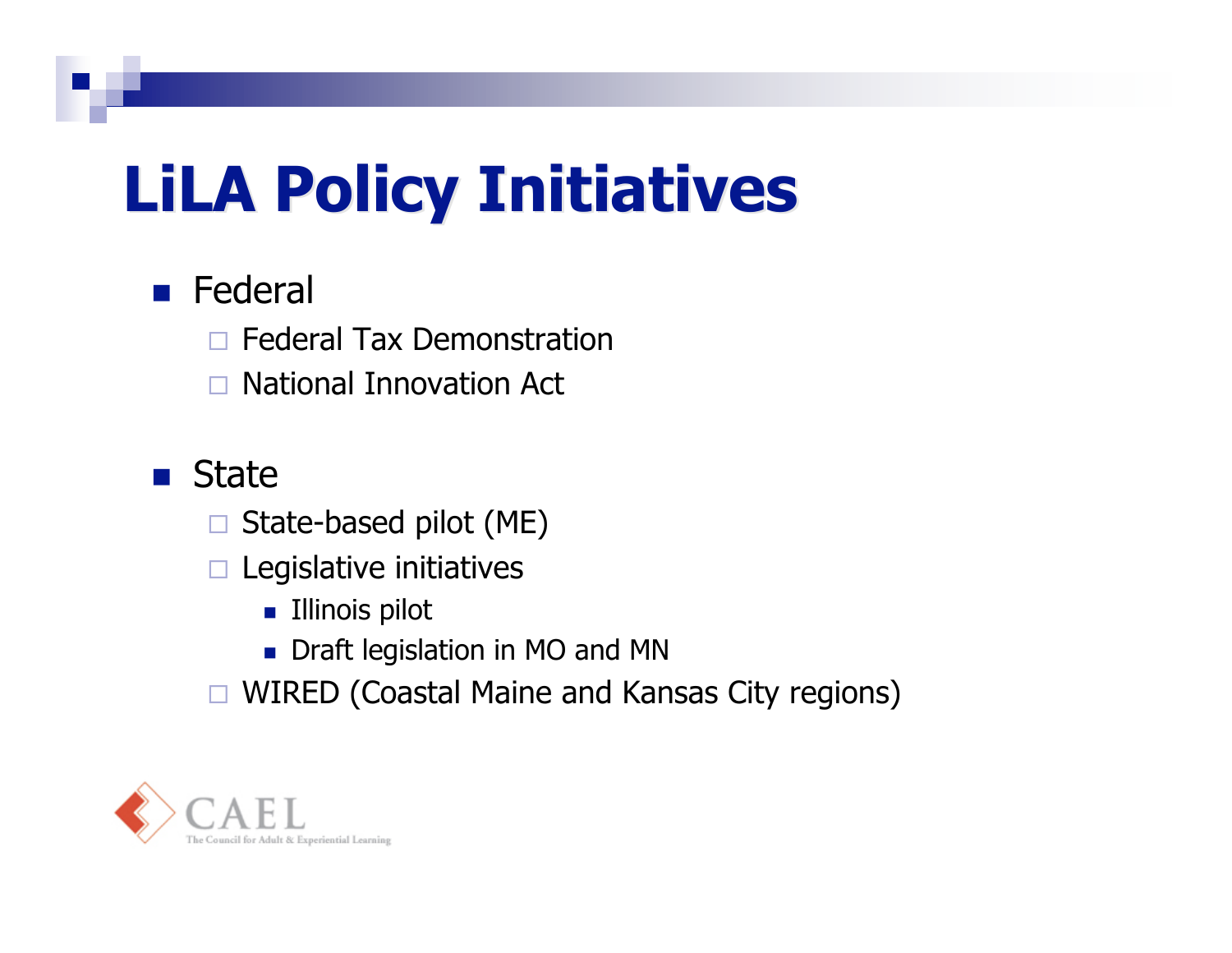### **LiLAs and WIs – Possible Sources of Funding**

- LiLAs provide a way to tap new kinds of public sector investment
- LiLAs can position an organization as a vendor or technical assistance provider
- LiLAs have the potential to become a product marketed to private sector employers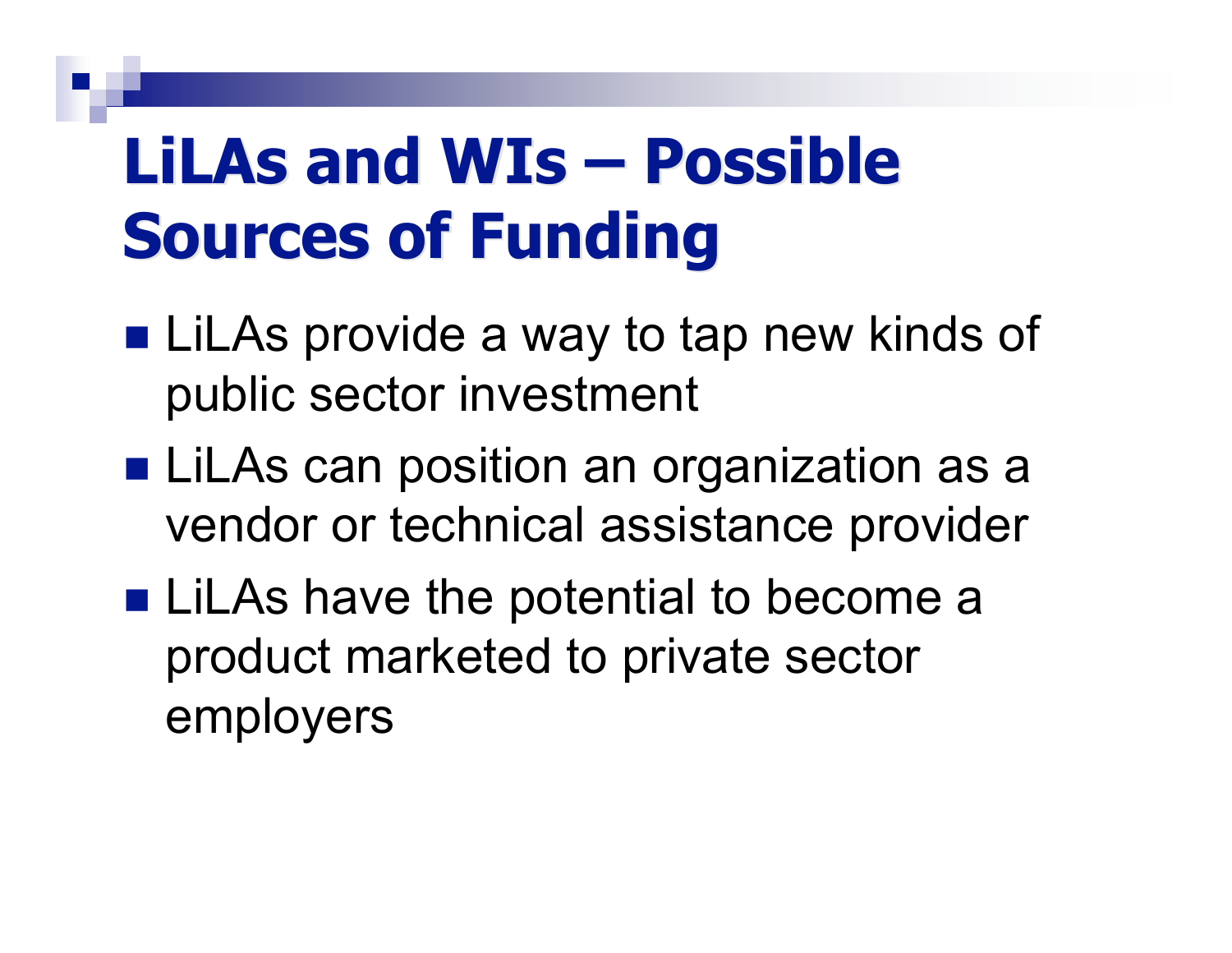#### **LiLAs and WIs – Other Important Benefits**

- **LiLAs open doors to new partnerships and** opportunities
- Experience and exposure from LiLAs can leverage influence on larger policy issues